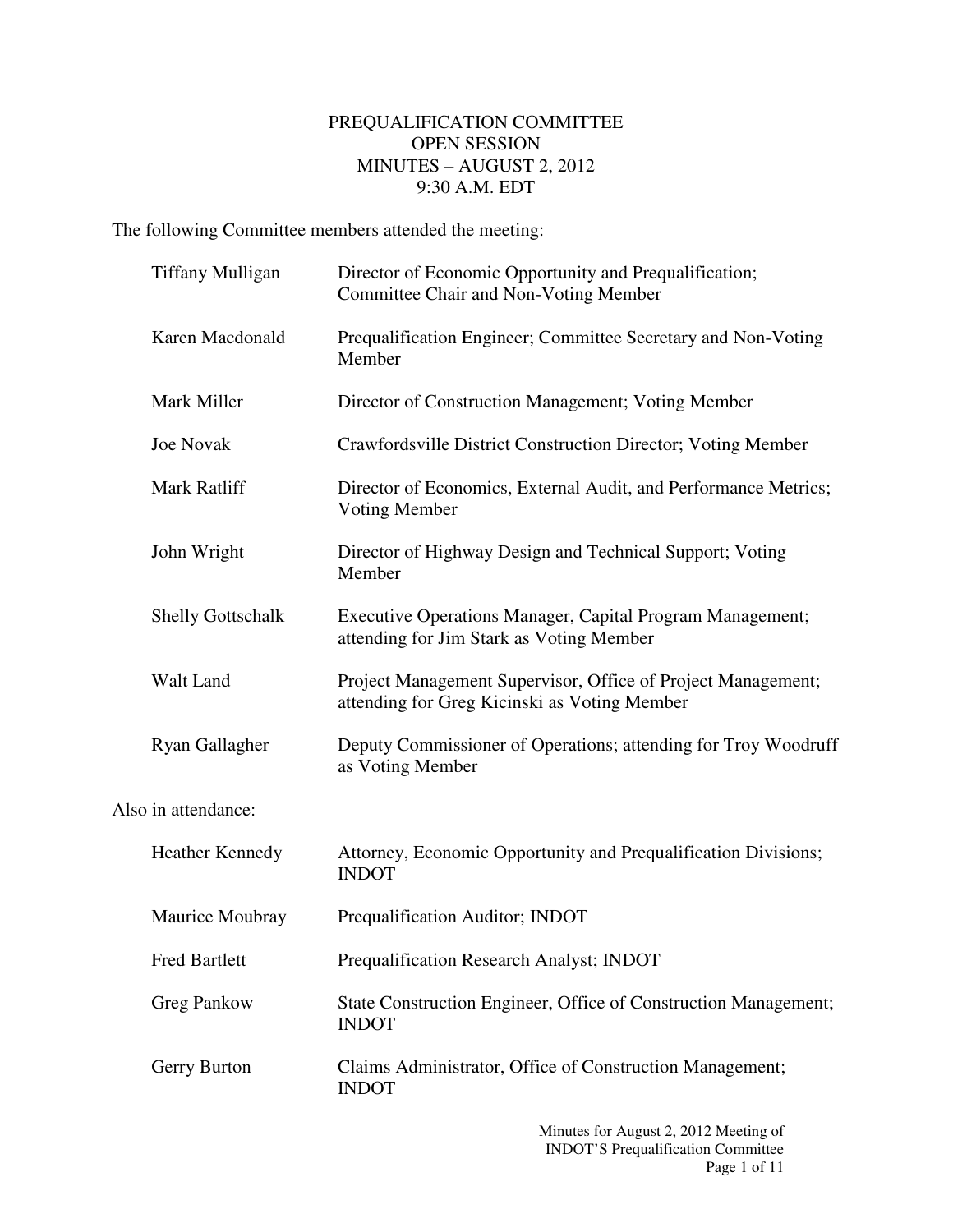| <b>Susan Miles</b>  | Contract Compliance Manager, Economic Opportunity Division;<br><b>INDOT</b>                    |
|---------------------|------------------------------------------------------------------------------------------------|
| Kent Borggren       | LaPorte District Equal Employment Opportunity Officer,<br>Economic Opportunity Division; INDOT |
| <b>Steve Heller</b> | Compliance Investigator, Contract Administration Division;<br><b>INDOT</b>                     |
| <b>Bill Isom</b>    | Jack Isom Construction Company, Inc.                                                           |
| Ethan Tan           | Jack Isom Construction Company, Inc.                                                           |
| <b>Tom Pastore</b>  | Attorney representing Jack Isom Construction Company, Inc.                                     |
| Paul Berebitsky     | Indiana Construction Association (ICA)                                                         |

\*\*\*\*

The Committee reviewed the following agenda items:

- 1. Re-adoption of May 25, 2012 Meeting Minutes
- 2. Adoption of July 13, 2012 Meeting Minutes
- 3. Jack Isom Construction Company, Inc. Appeal of denial of Prequalification

## PREQUALIFICATION COMMITTEE MEETING OPEN SESSION AUGUST 2, 2012

Ms. Mulligan, Committee Chair, called the meeting to order at 9:33 a.m. EDT. All Committee members were present, with the exception of Mr. Kicinski, Mr. Stark, and Mr. Woodruff. Mr. Walt Land attended for Mr. Kicinski, Ms. Shelly Gottschalk attended for Mr. Stark, and Mr. Ryan Gallagher attended for Mr. Woodruff.

Ms. Mulligan asked that everyone sign the sign-in sheet that is circulating. She facilitated introductions of all individuals attending the meeting.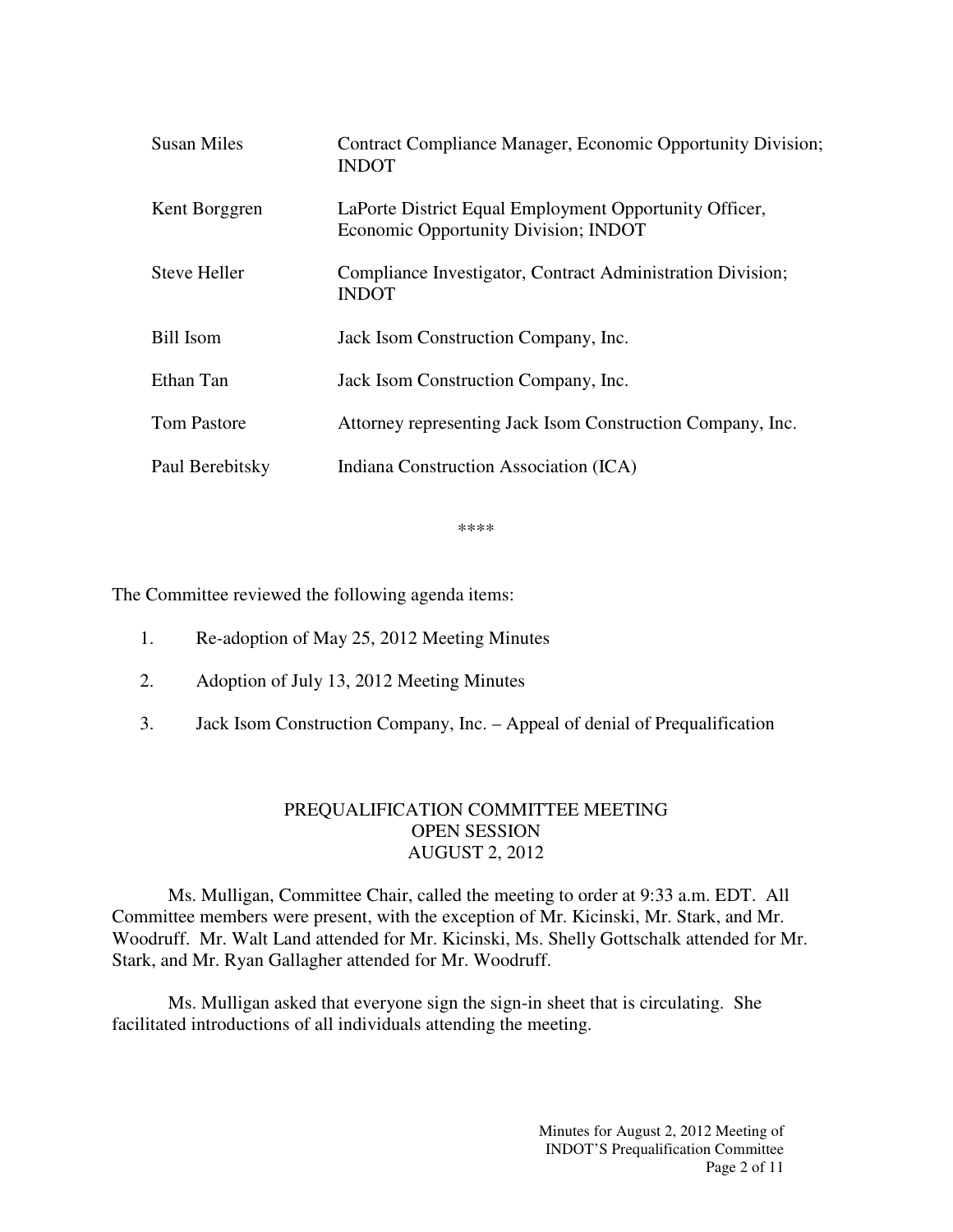## 1. Re-adoption of May 25, 2012 Meeting Minutes

 Ms. Mulligan explained that the May 25, 2012 meeting minutes, which were adopted at the July 13, 2012 meeting, were missing the sections related to the adoption of the December 1, 2011 open session and executive session minutes. The missing sections are highlighted on page three of the amended minutes. She called for consideration for adoption of the meeting minutes from the May 25, 2012 meeting as revised or a motion to further amend the minutes.

 Mr. Wright moved to adopt the meeting minutes from the May 25, 2012 meeting as revised. Mr. Novak seconded the motion. All members voted in favor. Ms. Mulligan stated the minutes would be posted on the website within a few days.

## 2. Adoption of July 13, 2012 Meeting Minutes

 Ms. Mulligan called for consideration of the meeting minutes from the July 13, 2012 meeting. Ms. McHenry submitted some comments via email, but the Prequalification Division did not add those into the draft minutes presented. The committee members can amend the minutes to add Ms. McHenry's comments.

 Mr. Miller moved to adopt the meeting minutes from the July 13, 2012 meeting as drafted. Mr. Wright seconded the motion. All members voted in favor. Ms. Mulligan stated the minutes would be posted on the website within a few days.

3. Jack Isom Construction Company, Inc. – Appeal of denial of Prequalification

Ms. Mulligan introduced this item regarding Jack Isom Construction Company, Inc. (Isom). It is a different situation because it is an appeal to a denial of their prequalification renewal application.

Ms. Mulligan explained the Committee meeting procedures are a little different with an appeal. A representative from Isom will present their case first, then INDOT will have the opportunity to respond, then the floor will open up for questions.

Mr. Tom Pastore, Attorney to Isom, stated that there are seven conditions that the Committee considers per the rules. There were three issues listed when Isom was denied prequalification; one was a lien by Purdy Concrete, Inc. and Purdy Materials, Inc. He stated that the information that was included in the members' packets also shows liens by Transit Mix, Inc. and Rock Industries, Inc. Mr. Pastore stated that Isom has paid all of these claims.

Mr. Pastore stated that the second issue regarded wages and fringes. He stated that apparently employees raised the issue. He stated that Isom has been paying wages and fringes timely. He stated that he doesn't understand why this was an issue.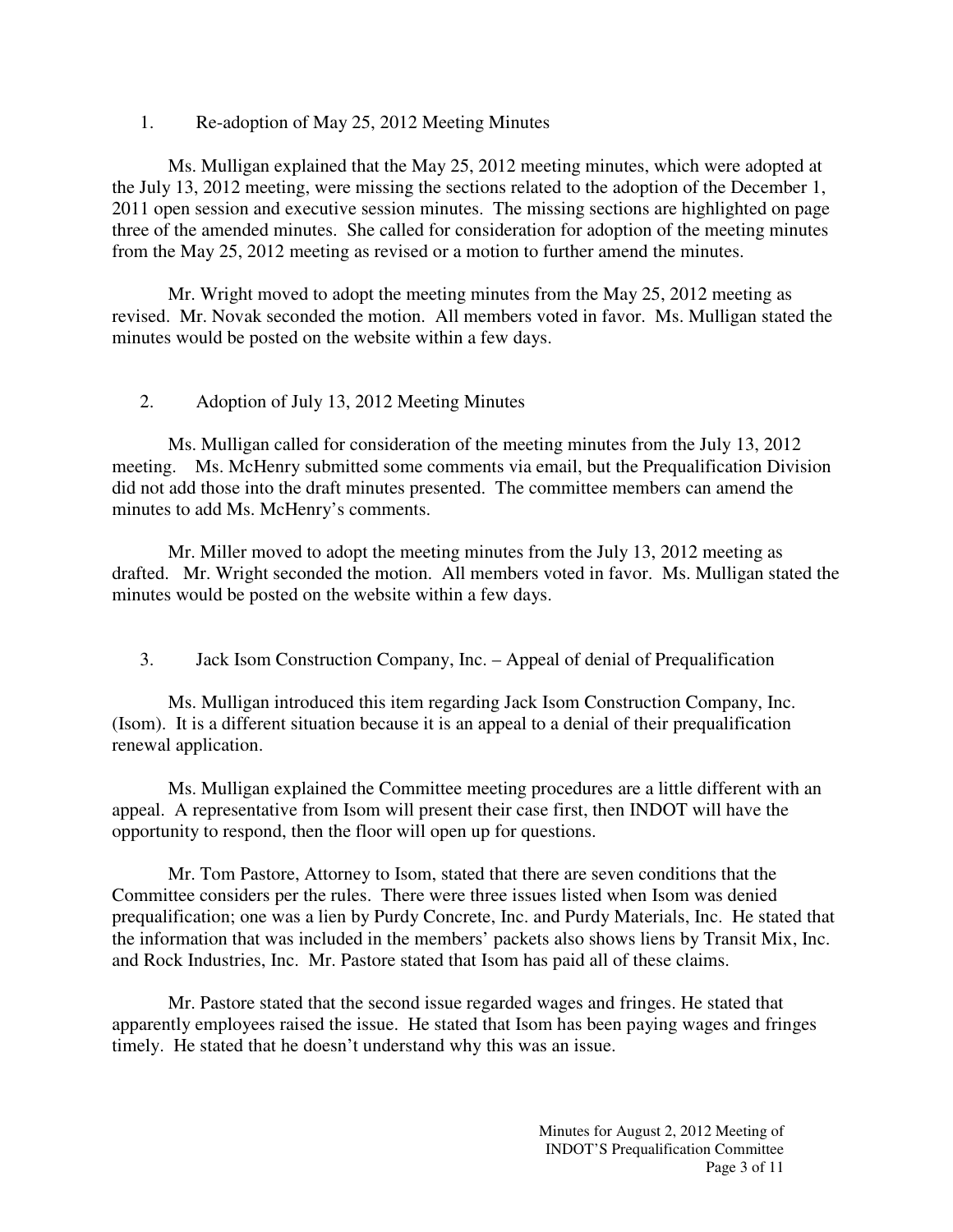Mr. Pastore stated that the third issue is the pending claim on contract B-31463 for liquidated damages. He stated that \$375,000 is being withheld for liquidated damages.

Mr. Pastore stated that due to Indiana bat habitation, the main work on the project was moved from the summer until fall. Isom had to postpone clearing of right-of-way until fall. Isom requested to start work on the bridge immediately. Isom's request was denied, and they were not allowed to start the bridge because of the Marshall County Blueberry Festival. Part of the festivities is a bike ride that crosses the bridge. Isom received the notice to proceed on the contract in July, but they could not start until fall.

Mr. Pastore stated that there were other issues. He stated that Marshall County complained that Isom was not working when they could have. He believes they were not aware of all the issues.

Mr. Pastore stated that Isom has worked with Mr. Greg Pankow, INDOT's State Construction Engineer, to cut down the number of days for the claim to 75. Isom still disagrees with the number of days.

Mr. Pastore stated that Isom has provided information to the claims consultant, which has taken time to gather. He stated the claims consultant has taken time to do his research. He stated the claims consultant met with Isom this past week. It looks like they preliminarily have the days for the claim down to 37. He stated that most of the delays were due to weather.

Mr. Pastore stated that the claims consultant is working from information provided by INDOT. The claims consultant is still reviewing and gathering information.

Mr. Pastore stated that if the days for the claim are down to 37, he thinks they can come to an agreement without going to litigation.

Mr. Pastore stated that he does not think that a claim on a contract is sufficient reason to deny a contractor prequalification. If it goes to litigation in two years, it would not be fair to be denied prequalification until this issue is resolved.

Mr. Pastore stated that more like \$460,000 instead of \$375,000 is being withheld on this contract. He stated that is why there was a cash flow problem for paying the subcontractors. He stated that the subs have been paid now. He stated that there are a few others that that have not filed claims, but Isom is working those out.

Mr. Pastore stated that the solution should not be to prevent Isom from getting work. Isom has already lost an opportunity to get a contract on the July 11, 2012 letting because they were not prequalified at the time.

Mr. Pastore stated that Isom has received three positive CR-2s recently.

Mr. Pastore stated he does not know why the liquidated damages went from \$1,500 per day to \$5,000 per day.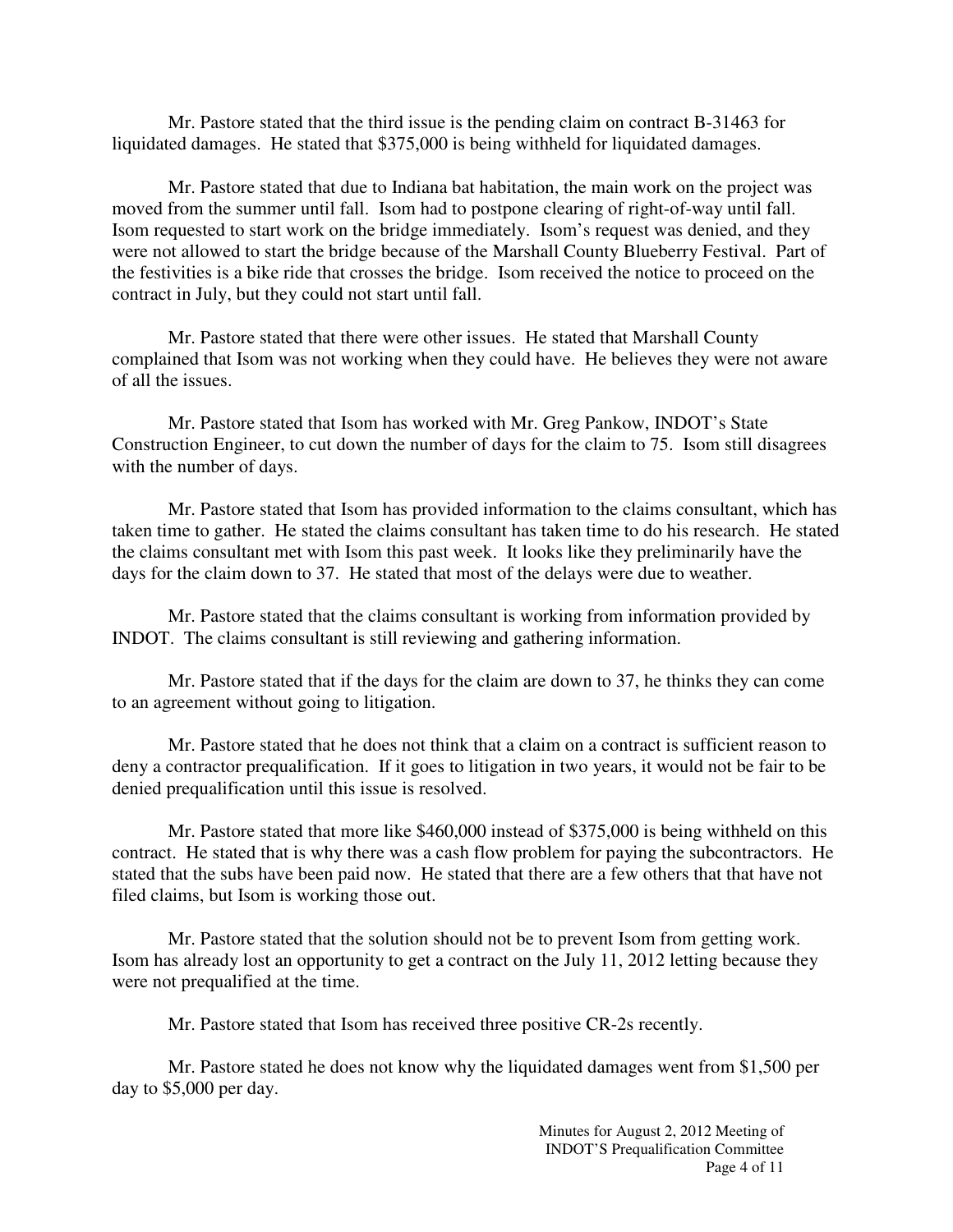Ms. Heather Kennedy, Attorney to the Prequalification Division, stated the reasons the Prequalification Division denied Isom's prequalification. She stated that the denial letter dated July 11, 2012 raised issues that came from three divisions at INDOT: the Economic Opportunity Division (EOD), Construction Management, and Accounting.

Ms. Kennedy stated that a problem with the pending claim on contract B-31463 was that there had been no progress since December 2011. Isom promised to provide information, but INDOT had not received it. INDOT is not concerned that there is a dispute but that the resolution of it has been dragging on.

Ms. Kennedy stated that when the Prequalification Division sent the denial letter, we did not consider the other two subcontractor liens.

Ms. Kennedy stated that with the wage and fringe issues, EOD is concerned that the payments have not been made timely. EOD requested 2012 information but then found that two quarters from 2011 had not been paid.

Ms. Kennedy stated that INDOT is also concerned that the prime contractor had paid for materials for Isom on a contract. Isom was seven months late in paying it. We are concerned that Isom is overextended.

Ms. Kennedy stated that Isom was brought before the Committee three times in the past two years. Isom was brought in last year for similar wage and fringe issues.

Ms. Kennedy stated that the recommendation to the Committee is to uphold the denial of Isom's prequalification and let them resubmit an application in 90 days. She also recommended that a 30% reduction factor be applied to Isom's capacity, similar to a new contractor.

Ms. Mulligan stated that Mr. Miller is recusing himself from voting because of involvement in some of these issues.

Mr. Pastore stated that Isom did not know there were still wage and fringe issues. He stated the main issue was that Isom was untimely in making payments. He also stated that Isom did not ask Crider and Crider to pay for the materials because of Isom's financial situation.

Mr. Pastore stated that resolving the project claim is complicated and will take time.

Mr. Pankow stated that the number of days for the claim is below 90.

Mr. Pastore stated that the claims consultant has the number of days for the claim down to 37.

Ms. Mulligan stated that Isom's certificate expired on April 30, 2012. Isom submitted a renewal application after the expiration date, but the Prequalification Division denied Isom prequalification. The Committee can recommend to uphold the denial, in which case Isom can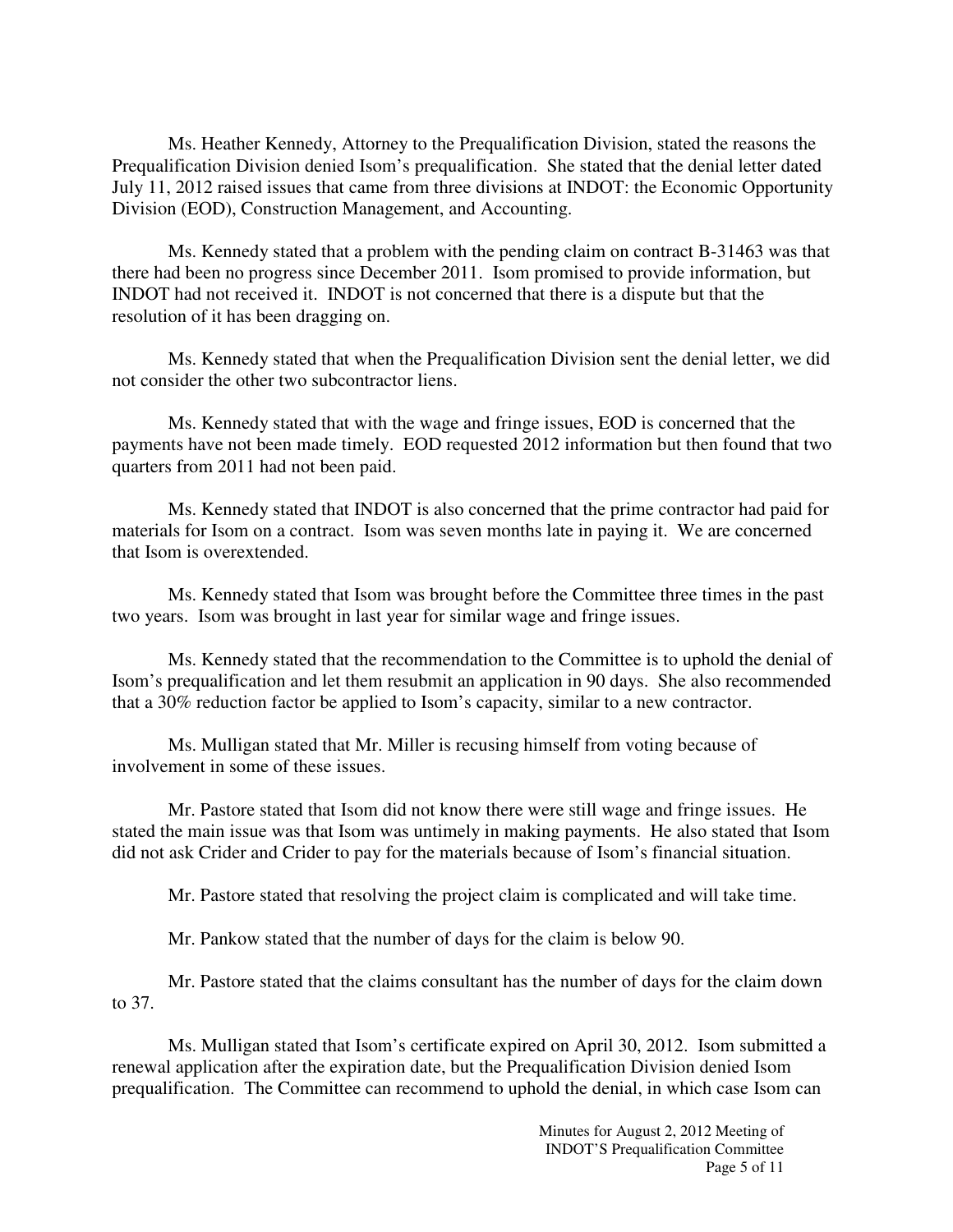then reapply in 90 days, or the Committee can recommend to approve Isom's prequalification, with or without a capacity reduction.

Mr. Miller stated that he is recusing himself from voting because he was involved with more than one issue with Isom. He reiterated what Ms. Kennedy stated. We do not want to penalize a contractor for disputing a claim. He is concerned that the same issues are recurring.

Ms. Mulligan stated that Mr. Pastore said it was coincidental that there was no activity with the claim dispute since December 2011. She asked Mr. Pastore why there was no activity.

Mr. Pastore stated that there was activity during that timeframe. Information was being supplied back and forth with the claim mediator.

Mr. Ratliff asked about the earlier issues that brought Isom to the Committee.

Ms. Mulligan replied that a summary of the past Prequalification Committee meetings that Isom attended was in the members' packets. Copies of the minutes from those meetings were included too.

Ms. Kennedy stated that Isom was brought in last year for wage and fringe and On-the Job-Training (OJT) issues.

Mr. Bill Isom, President of Jack Isom Construction Co., Inc. questioned the wage and fringe payment on one project listed in the EOD packet. He stated that with contract IR-30849, Isom was not union yet. At that point Isom was making payments to two different accounts.

Mr. Kent Borggren, LaPorte District Equal Employment Opportunity Officer, stated that he was trying to get information from the unions to confirm delinquent payments.

Ms. Kennedy asked Mr. Pastore about a pending lawsuit against Isom filed on June 21, 2012.

Mr. Pastore stated that the lawsuit was cancelled.

Ms. Kennedy stated that she was not aware it was cancelled.

Ms. Kennedy stated that the Prequalification Division is concerned with the multiple issues and does not want to continue to give Isom work until the issues are resolved. All contractors have to follow INDOT's rules.

Mr. Pastore stated that two of the three issues are resolved now. The only issue remaining is the liquidated damages on one project. He stated that it is Draconian to not allow Isom to bid for 90 days. He also stated that all contractors are probably behind with payments at some time.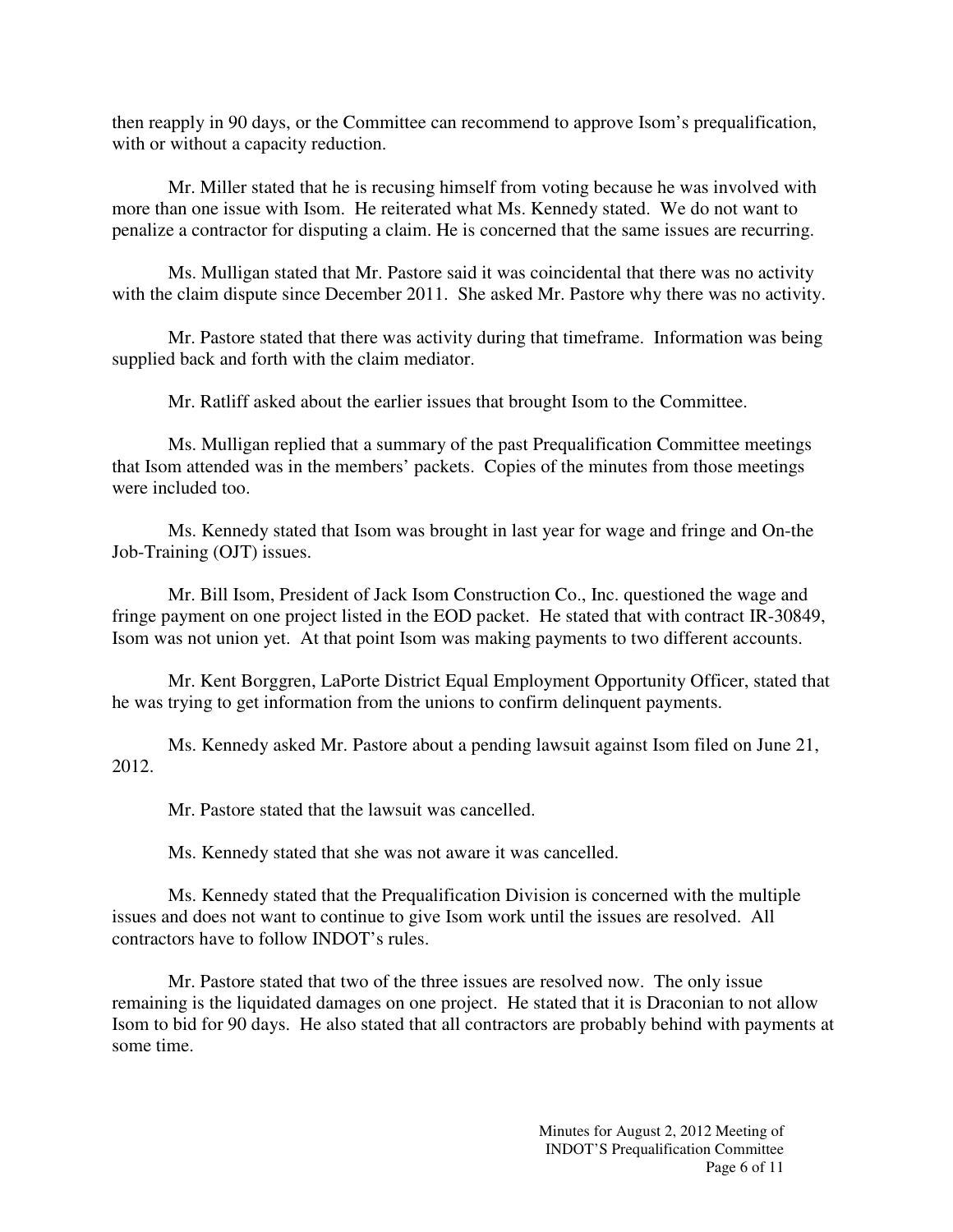Ms. Mulligan stated that all contractors have to follow INDOT's rules. She stated that other contractors that have been brought to the Committee must abide by the same rules.

Mr. Pankow stated that the report he submitted to the Committee was based on the information that he had at the time.

Mr. Pastore stated that the number of days for the claim went from 87 to 35. He stated that of the remaining 35 days, some could be attributed to the weather.

Mr. Pankow stated that he already considered credit for the weather.

Mr. Pastore stated that the credit may have been given one day because it rained, but Isom may not have been able to work due to wet material on the site the next day or days. He also stated that Isom would want to negotiate the \$5,000 per day to \$1,500 per day.

Mr. Pankow stated that the per day delay fee is set in the contract. It includes what it costs for INDOT to run the project and it also includes user costs.

Mr. Miller stated that Mr. Pankow could give a report on where the negotiations are at.

Ms. Mulligan asked if there were any conversations about the claim between Isom and INDOT between December 2011 and July 2012.

Mr. Gerry Burton, INDOT's Claims Administrator, stated that Isom asked for mediation, but it was put on hold. He stated he had a conversation in March 2012 with Mr. Pastore. He stated that Mr. Pastore assured him that it was moving forward. Mr. Burton stated that he felt that it was not moving, and he told Mr. Pastore that he felt it was not moving on several occasions. Mr. Burton asked Mr. Pastore if he agrees that it is a true statement.

Mr. Pastore stated he agrees.

Mr. Wright stated that it appears Isom currently has four projects. He asked Isom where they are at with those contracts and will reduction in capacity affect those projects.

Mr. Pastore stated that Isom is currently working on one INDOT project. One project is outstanding. One project is adjacent to a project being built by Milestone Constructors, LP. He stated the adjacent projects were set up for one to move dirt to the other. Excess dirt from the Milestone project is to be used on Isom's project. He stated that the problem is they are waiting on Milestone. The work is on hold because we are waiting for a pile of dirt. That contract number is IB-33804. Mr. Pastore stated that a reduction will not affect those projects today.

Ms. Mulligan stated that denial of a contractor's prequalification will only affect future projects. The contractor can continue working on current projects.

Mr. Pastore stated that Isom could withstand \$3 to \$4 million in capacity reduction. He stated Isom would be hard-pressed if they could not get new work.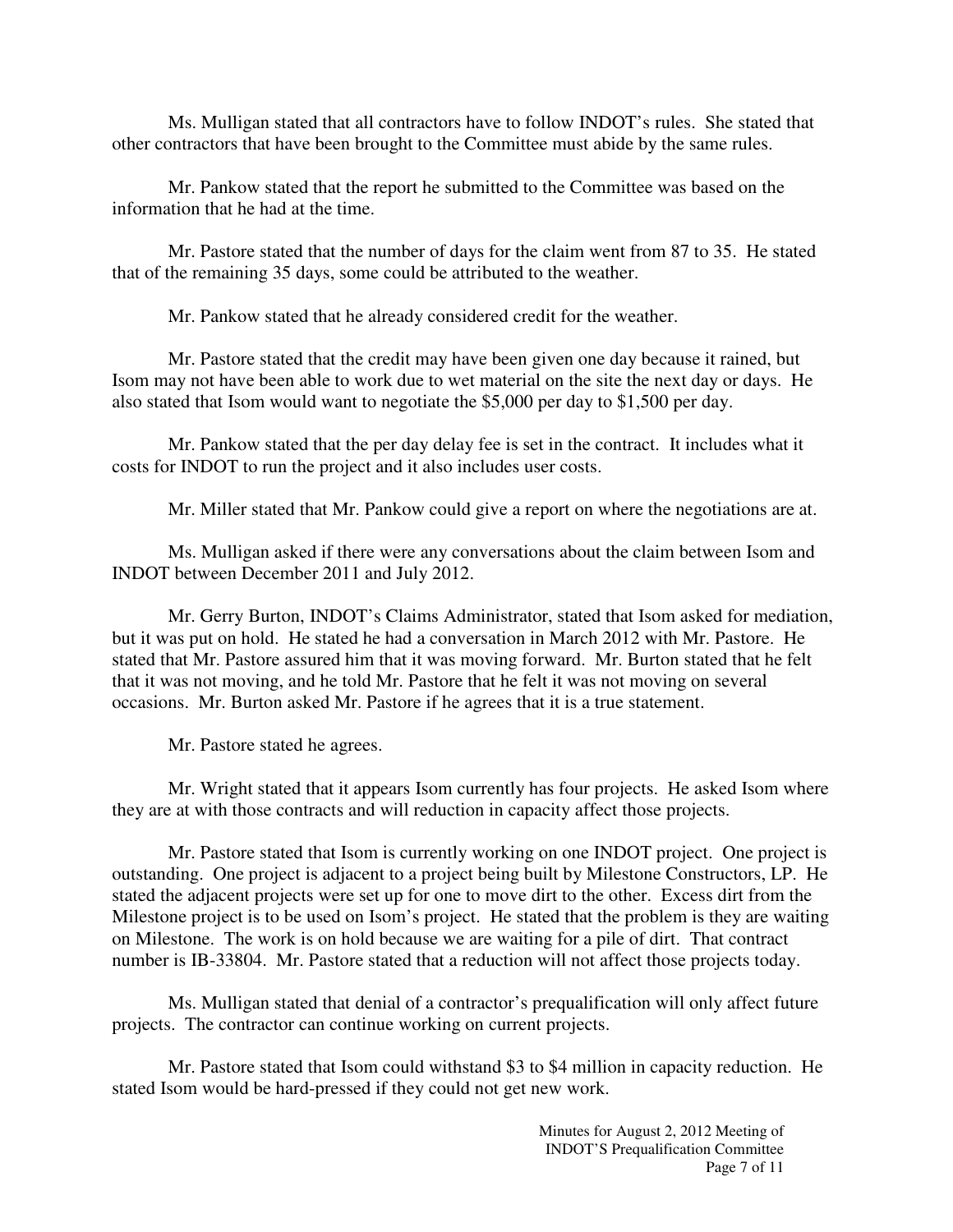Ms. Mulligan stated that this is the first step on the appeal. The second step would be to go to an administrative law judge (ALJ). While under appeal the status quo holds, which for Isom is no prequalification. Isom could have requested to go directly to step two.

Ms. Mulligan stated that the options the Committee should consider are to uphold the denied prequalification. Isom would have to wait 90 days to reapply. The Committee could recommend approving Isom's prequalification, with or without a capacity reduction. She stated that what the Committee decides is a recommendation to the Commissioner.

Mr. Ratliff suggested waiting 60 days to allow Isom to resolve the issues.

Mr. Novak stated that they could resolve the issues in two weeks or in two years.

Mr. Pastore stated that waiting 60 days is the same as denying prequalification. They can reapply in 90 days.

Mr. Ratliff stated that it is irrelevant if Isom is not prequalified with INDOT. He stated they can work for others.

Mr. Pastore replied that it is true, but most of Isom's work is with INDOT, and they are a bridge contractor. He stated that local public agencies (LPA's) check to see if a contractor is prequalified with INDOT.

Mr. Wright asked how much of Isom's work is through LPA's.

Mr. Isom replied about 15%.

Ms. Macdonald stated that it is her understanding that LPA bridge projects are let through INDOT.

Mr. Wright replied that a few LPA bridge projects may be paid with local funds.

Ms. Mulligan asked what assurance INDOT would have that Isom would resolve the wage and fringe issues and make timely payments.

Mr. Pastore stated that Isom has a line of credit and Isom should be making payments on time. He stated he did not realize there were still wage and fringe issues.

Ms. Mulligan stated that this is the second time Isom has been brought before the Committee for wage and fringe and subcontractor lien issues.

Mr. Pastore asked if there were any suggestions on what Isom could do to keep up with the wage and fringe payments.

Ms. Mulligan deferred to Mr. Borggren.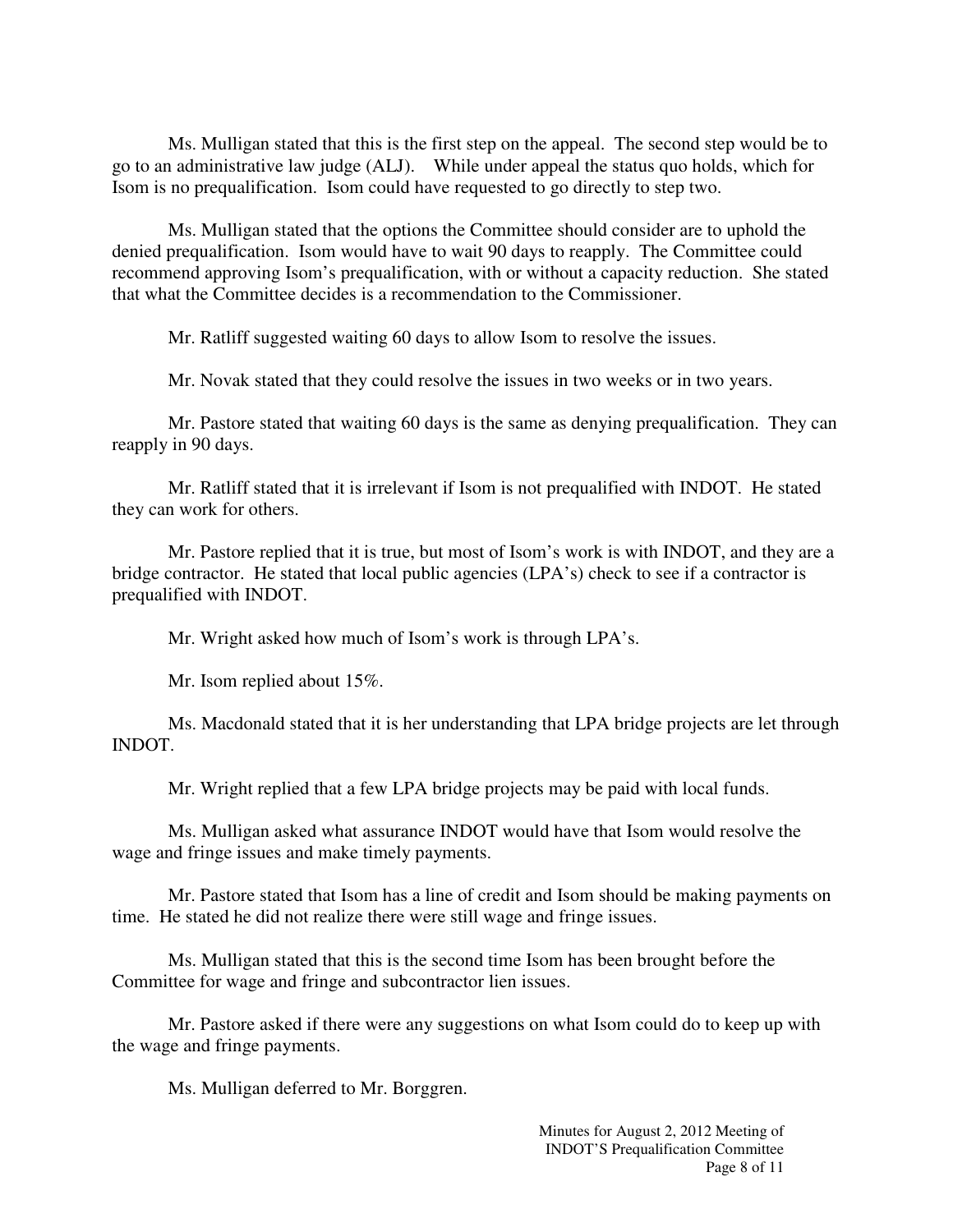Mr. Borggren stated that the best thing they could do is to just pay the wages and fringes on time. He stated he was told that Isom was behind, so he checked with the Laborers and Carpenters Unions. They both indicated that Isom was behind.

Mr. Isom stated that Jack Isom Construction has been working for INDOT since 1974. They have had their pension account since 1991. He stated he always makes payment to the pension fund yearly after paying taxes in September.

Mr. Isom stated that with the OJT issue, his secretary received the letter from INDOT, but she did not pass it on to him. He stated he takes full responsibility for it. He stated that Isom is now up to date with the OJT program.

Mr. Borggren stated that Isom is now current through the end of May 2012, but the Operators and Laborers union payments are not current. He stated that Isom may have made arrangements for payments for outstanding payments from the end of 2011.

Ms. Mulligan asked Mr. Borggren if Isom has been timely with submitting certified payrolls.

Mr. Borggren replied that as far as he knows, Isom has been submitting them timely.

Mr. Novak stated that these problems may indicate that there are other issues; however, he suggests the Committee recommend to approve Isom's prequalification with a capacity reduction.

Mr. Gallagher stated he agrees with Mr. Novak. He stated that two of the three issues are off the table.

Ms. Mulligan stated that with Isom's visit to the Committee last year, the Committee recommended to approve their prequalification with no capacity reduction. She stated that she would suggest a reduction. She stated that she is not a voting member on the Committee. The egregiousness and frequency of the problems should be considered.

Mr. Novak stated that Isom could be brought back to the Committee if continued problems or other issues arise.

Mr. Miller asked Mr. Pankow if he had any other comments.

Mr. Pankow stated that he has heard some complaints about erosion control on a contract. Crider and Crider is the prime contractor, but the issues are near the bridge that Isom is working on.

Ms. Mulligan asked Ms. Miles if Isom submitted their 2012 OJT agreement.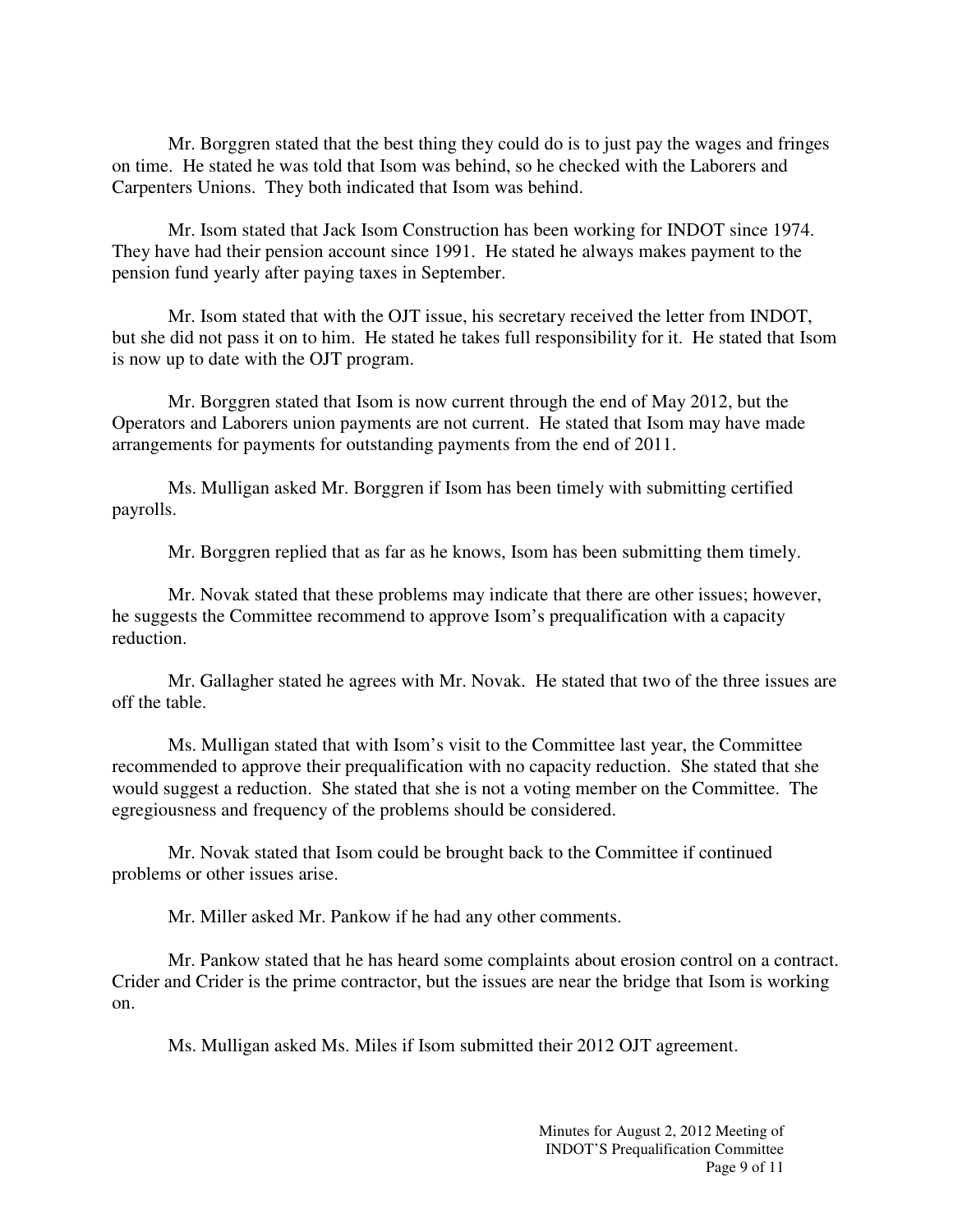Ms. Susan Miles, EOD Contract Compliance Manager, stated that Isom submitted their agreement on March 31, 2012. She stated Isom submitted a report on July 23, 2012, but no hours have been provided yet.

Ms. Mulligan stated that Isom could be in compliance with the OJT program, but we don't know at this point.

Mr. Novak moved to recommend to the Commissioner to approve Isom's prequalification with a 20% capacity reduction.

Mr. Gallagher seconded the motion.

Ms. Mulligan stated that when a capacity reduction is applied it is generally in place until the Certificate of Qualification expires. She stated the Committee can recommend a different time frame. She stated that with next year's certificate, the experience reduction factor would go back to zero.

Ms. Mulligan asked for a vote.

All Committee members voted in favor.

Ms. Mulligan stated that the recommendation will go to the Commissioner this week.

Mr. Pastore asked if Isom can bid on next week's letting.

Ms. Mulligan deferred to Ms. Macdonald.

Ms. Macdonald stated that she thinks it is similar to the instance with the July 11, 2012 letting. Isom had submitted their prequalification renewal application in time to bid on the letting; thus, they were allowed to bid. But because Isom's prequalification was denied, they did not get awarded the low bid. She stated that Isom should be allowed to bid. The award of any low bid contract will be based on whether the Commissioner approves the Committee's recommendation.

Ms. Mulligan stated that she agrees with allowing Isom to bid. She asked Ms. Kennedy for her opinion.

Ms. Kennedy replied that she agrees.

Ms. Mulligan stated that the approval of Isom as a subcontractor on a current contract is based on when they entered into the agreement with the prime, and if they were prequalified at the time.

Ms. Mulligan asked for a motion to adjourn the meeting.